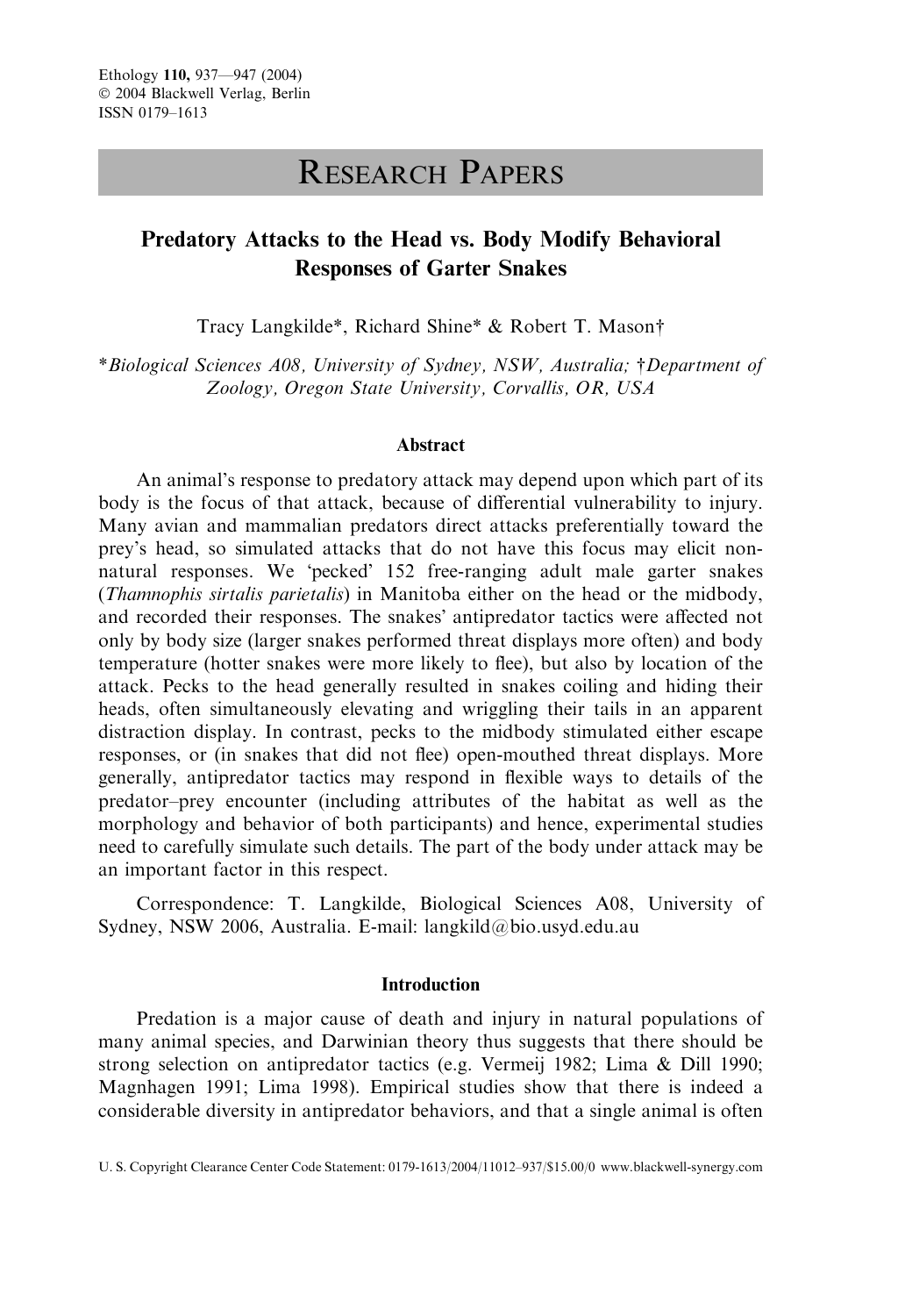capable of manifesting several alternative responses to attack by a predator. Thus, there is a strong facultative component in antipredator responses, with the prey animal's behavior presumably optimized by natural selection such as to minimize the probability of mortality or serious injury resulting from the attack (e.g. Curio 1976; Greene 1988).

Antipredator tactics depend upon a range of factors that influence the relative success of different potential responses. For example, the optimal antipredator response may depend upon attributes of the predator (such as its species and size: Lopez & Martin 2001; Persons & Rypstra 2001; Van Buskirk 2001; Bealor & Krekorian 2002), of the habitat where the encounter occurs (such as distance to refugia: Duvall et al. 1990; Smith 1997; Labra & Leonard 1999), the social context of the encounter (such as presence of offspring: Clutton-Brock 1991) or of the prey animal itself (such as age, body size, sex, and capacity to flee or retaliate: Keogh  $\&$ DeSerto 1994; Passek & Gillingham 1997; Fox et al. 1998; Brown et al. 2001; Hanson & Coss 2001; Mori & Burghardt 2001; Williams et al. 2001; Head et al. 2002). Another potentially important factor that has attracted less scientific attention is the exact form of attack, and especially the specific part of the body that is the focus of the predator's attentions (Brodie 1977; Ducey et al. 1993). Some parts of the body are much more vulnerable than others, with the head (especially the eyes) often the most vulnerable part of the body (Curio 1976; Smith 1976). Presumably for this reason, some prey taxa display complex behaviors that function to distract the predator's attack away from the (vulnerable) head to the (less vulnerable) tail or midbody (Arnold & Bennett 1984; Greene 1988). Although this phenomenon has been described in several species, there are few quantitative data on the way in which antipredator responses are influenced by the bodily focus of predator attack, nor on the ways in which this factor might interact with other influences on antipredator responses (above).

Small, non-venomous garter snakes (genus Thamnophis) are widespread in North America, are preyed upon by a diverse array of birds, mammals and reptiles, and display a complex repertoire of antipredator responses (Arnold & Bennett 1984; Herzog & Bailey 1987; Brodie 1989; Herzog et al. 1989, 1992; Herzog & Schwarz 1990; Rossman et al. 1996; Passek & Gillingham 1997; Shine et al. 2000, 2003). These studies have shown that the responses of garter snakes are influenced by a variety of intrinsic and extrinsic factors. For example, whether a snake flees from the attack, relies on crypsis, or mounts some kind of defense (display or retaliation) depends upon multiple aspects of its phenotype (e.g. age, body size, sex, and color) as well as its physiological state (fatigue, recent feeding, body temperature, reproductive condition). Plausibly, the focus of attack might also influence antipredator responses. In particular, many avian and mammalian predators direct their attacks to the head of a prey item (e.g. Curio 1976; Smith 1976); this may be especially true for attacks on snakes (Jackson 1979). Do garter snakes respond differently depending on the benefits and costs of the responses (threat, attack, flee, protective hiding, distraction display, and crypsis) as a function of the site of attack? For example, if the benefit of protecting the head is more than the cost of remaining stationary and risking further injury to the body,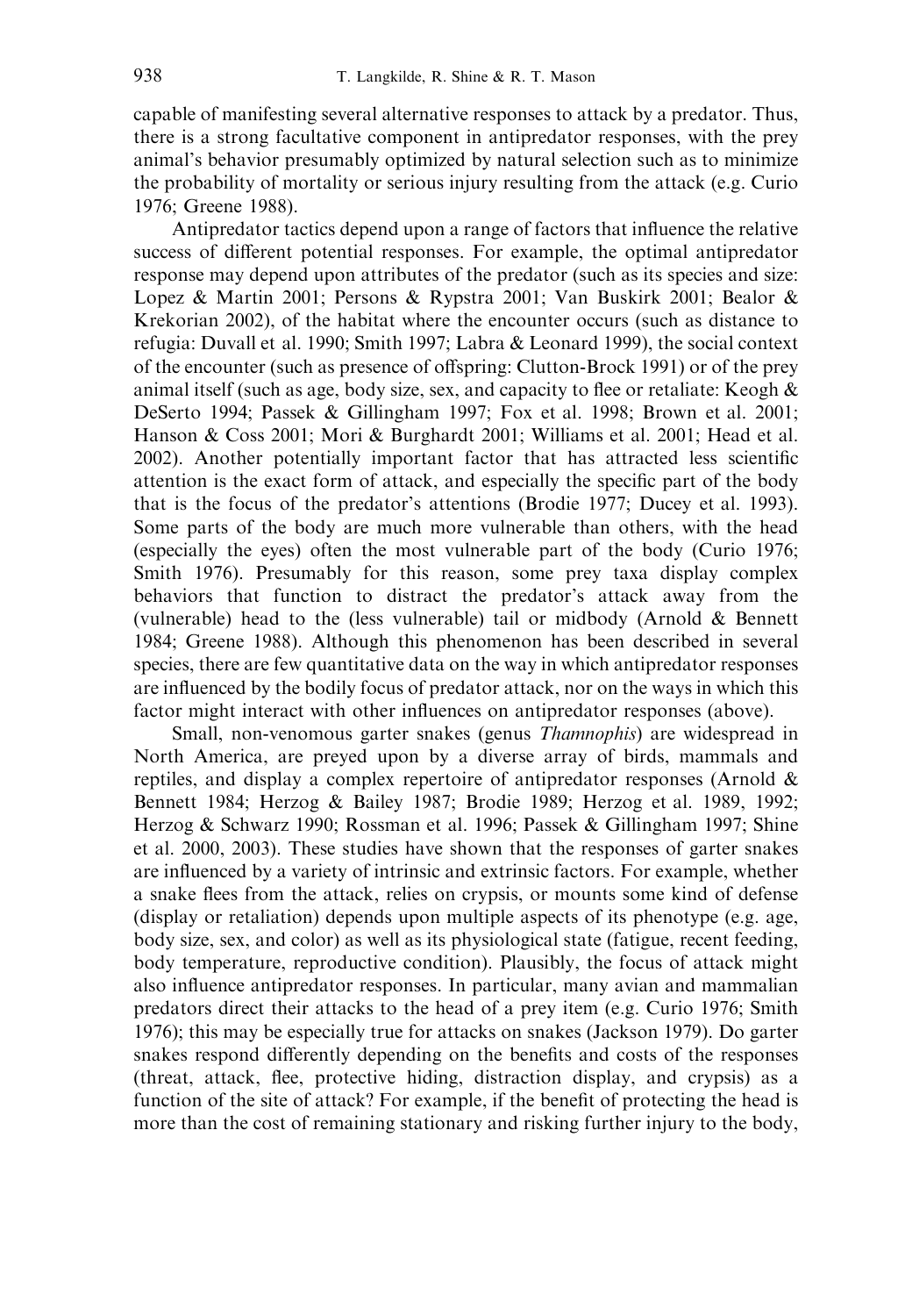then the adaptive response to an attack on the head would be to adopt a defensive head-hide posture. Similarly, if the opposite were true (the cost of injury to the body outweighed any benefit of protecting the head), the adaptive response to an attack on the head would be to adopt an alternate strategy, such as flee.

The only quantitative examination of this possibility was a study by Arnold & Bennett (1984), using captive-born neonatal Thamnophis radix that they exercised to exhaustion prior to simulating predator attacks in various ways. Snakes tapped on the head rather than the tail adopted more defensive postures (including forming a compact ball with the head hidden) whereas tail-tapping generally evoked more offensive tactics (striking etc.). However, it is not clear how to extrapolate these results to the field situation. First, the neonatal snakes were exhausted and thus, unable to use their primary antipredator tactic (escape). Secondly, captivity can modify antipredator responses (Fitch 1965; Greene 1988), as can many other variables that differ between the laboratory and the field (see above). Thirdly, the experimental design of Arnold & Bennett (1984) confounded testing order with stimulus type. Thus, we conducted an experimental study on free-ranging snakes to evaluate the influence of attacks directed to the head rather than the body.

#### Methods

#### Study Species and Area

Red-sided garter snakes (T. sirtalis parietalis) are small (to 1 m total length) snakes that extend northwards into severely cold regions of central Canada (Rossman et al. 1996). In south-central Manitoba, Canada, these animals overwinter in large communal dens containing many thousands of snakes (Gregory 1974; Gregory & Stewart 1975; Shine & Mason 2004). Males remain close to the den for about 2 wk, intercepting and courting newly emerged females (Shine et al. 2001a), and the snakes are subject to high rates of predation by crows at this time (Corvus brachyrhynchos: Shine et al. 2001b). Inspection of dead and dying snakes in this area suggested that approximately one-third of the animals had been pecked in the head prior to having their livers removed by crows; in the remaining animals we could find no evidence of head injuries (R. Shine, unpubl. data). However, it is difficult to detect head injuries in dead snakes, so we set out plasticine models of garter snakes in the field and recorded locations of crow pecks. Three of the nine models bore evidence of crow attack, and all of these attacks were to the head. Previous studies on the same population have shown that Manitoba garter snakes display complex antipredator repertoires, influenced by sex, body size, reproductive state and body temperature (Shine et al. 2000, 2003). This work also showed that responses by the snakes to being 'pecked' by a human finger were very similar to those after being 'pecked' by a realistic model of a crow (Shine et al. 2000), greatly facilitating experimental study. In previous studies of this population, all snakes were 'pecked' in the midbody.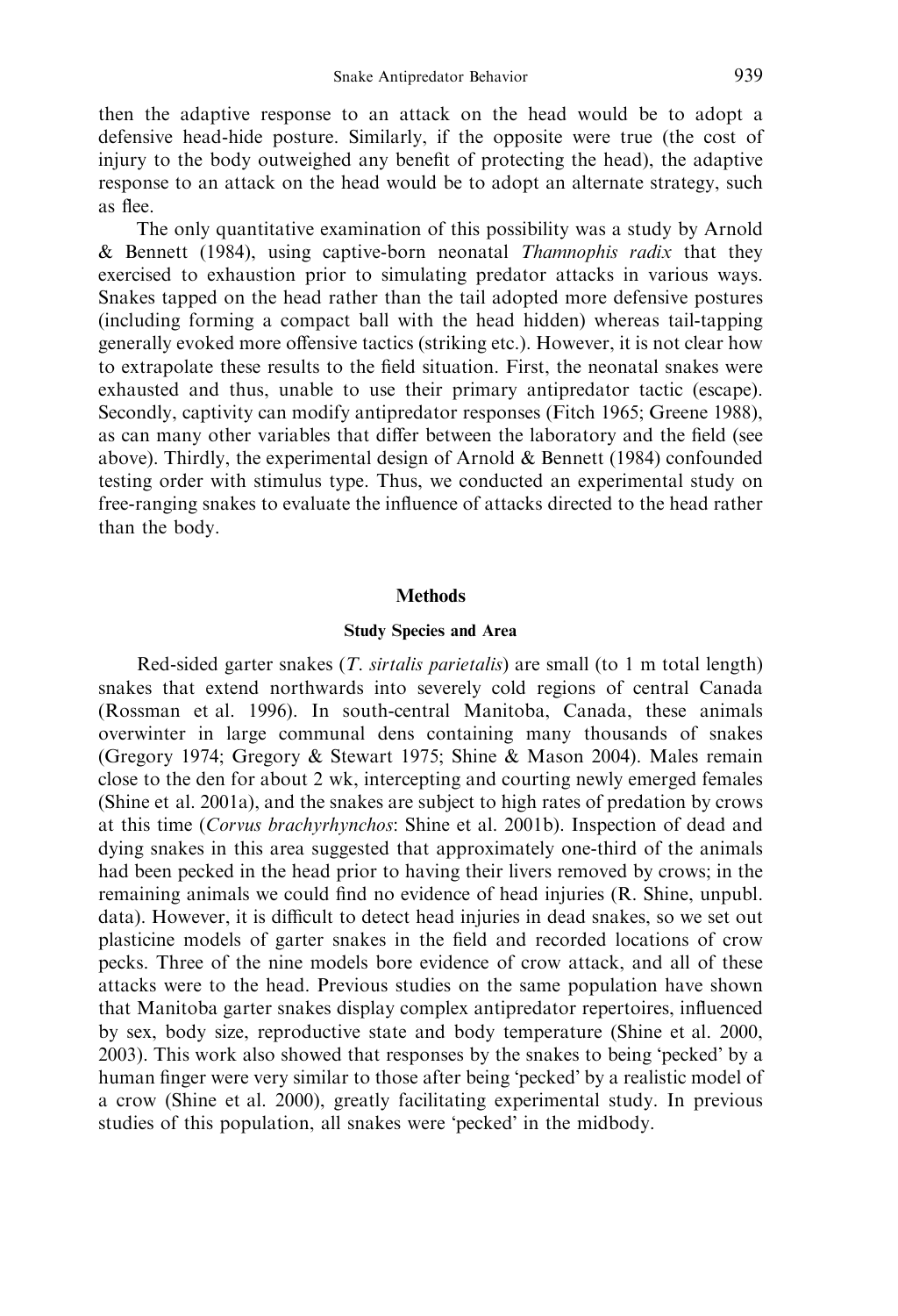#### Experimental Design

We scored antipredator responses of snakes from 12 to 16 May 2002 during the spring mating period, at a communal den containing approx. 10 000 garter snakes (data from a census conducted in May 2003), 1.5 km N of the town of Inwood, 250 m E of Highway 17 in central southern Manitoba  $(50°31.58'N, 97°29.71'W)$ . To remove potentially confounding variables, we conducted all trials between 09:00 and 10:00 h, restricted our attention to adult male snakes, and conducted all trials in the same open area (a gravel road bisecting the main emergence areas within the den). The weather was fine and sunny throughout this study. Thus, all snakes tested were active on an open area 2–3 m from the nearest cover. There were consistently 50–100 snakes moving through this area at any one time. We selected a snake that was crossing this open area approx. 3 m from us, and then one of us (TL) approached it directly and tapped it with a finger 10 times (taking approx. 4 s) on either the top of the head or dorsally on the midbody. We then scored the animal's response over the ensuing 30 s, with respect to whether it attempted to flee, or remained immobile, or engaged in an open-mouth threat display ('gape'), or hid its head beneath the body coils, and/or elevated and wriggled its tail-tip (see Fig. 1). Every snake was tapped 10 times, even if it responded before the completion of the 10 taps. The snake was then picked up and its cloacal temperature taken with a quick-registering electronic thermometer (Comark KM45: Comark Ltd., Hertfordshire, UK), and its snout-vent length (SVL) was recorded before release. Order of testing (tapping on head vs. body) was alternated. The large number of snakes active at the den means that the probability of retesting any single individual was trivially small.

Data were analyzed using Statview 5.0 and JMP 5.01 (SAS Institute 1998, 2002). Contingency table tests were conducted to examine patterns of association among responses, and logistic regression was used to identify influences on specific responses. One-factor anova was used to compare temperatures and body sizes among snakes in different response categories. All test results reported are two-tailed.

#### **Results**

We obtained data on 152 active snakes, with SVLs from 26.2 to 56.7 cm and body temperatures from 2.7 to 29.2 °C. Of these, only two snakes showed no overt response (i.e. relied on crypsis, remaining immobile) and another 90 fled from our attack. The remaining 60 animals did not flee, but instead either exhibited an open-mouth threat display ('gape',  $N = 16$ ) or hid their heads beneath body coils ('hide head',  $N = 44$ ). Within this latter group, eight animals elevated the tail-tip and twitched it slowly in the air ('tail-twitch').

Contingency-table analyses on these data show significantly non-random associations among the various behaviors. In particular, snakes that fled never displayed or hid their heads either prior to or during their attempt to escape whereas these behaviors were common from snakes that did not flee (comparing fleeing vs. non-fleeing snakes, for gape,  $\chi_1^2 = 87.00$ , 1 df, p < 0.0001; for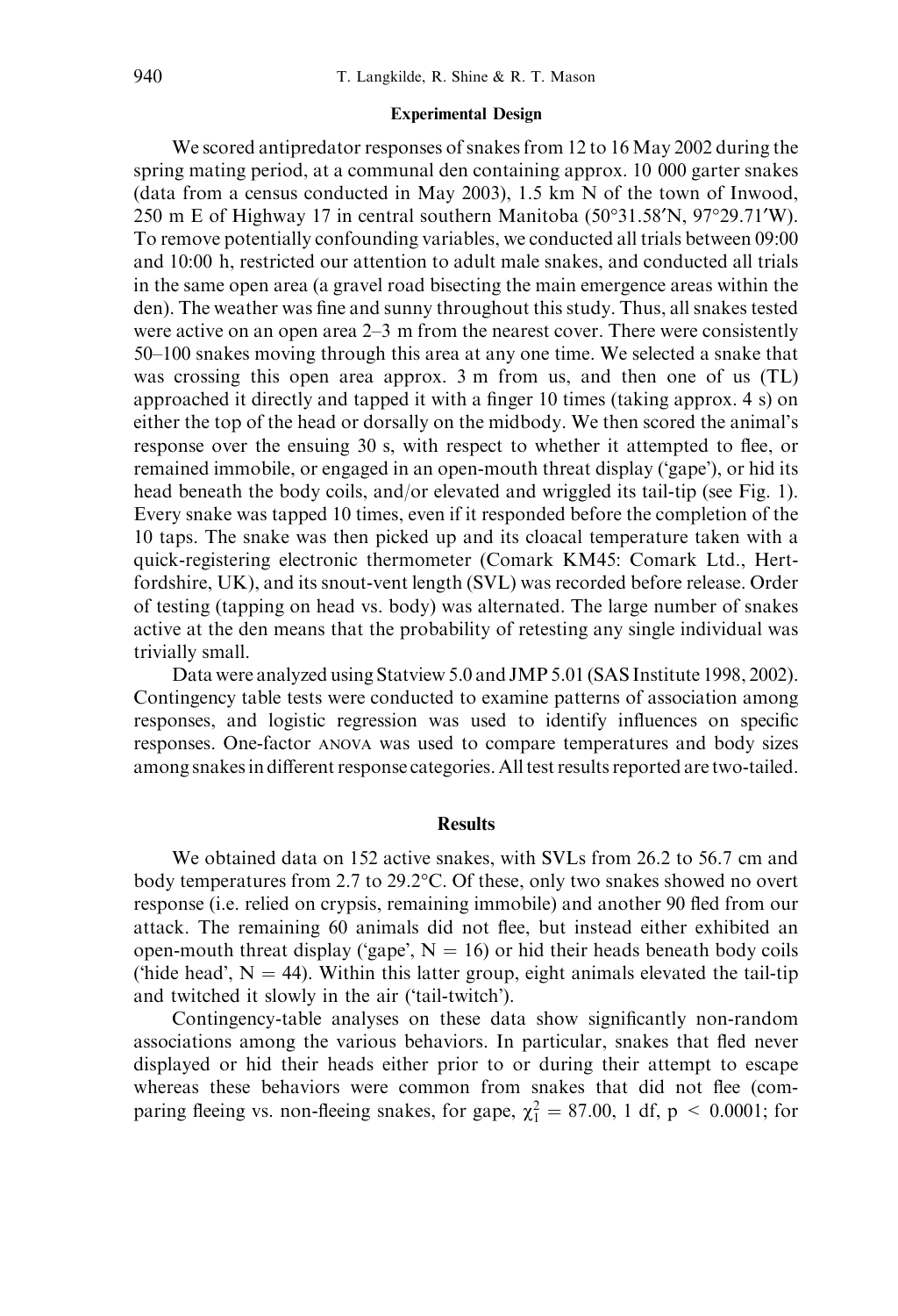

Fig. 1: Antipredator behavior of garter snakes (Thamnophis sirtalis) at a communal den in Manitoba. Upper photograph shows a threat display ('gape') and lower photograph shows a snake coiling its body, hiding its head, and elevating and wriggling its tail ('head-hide' and 'tail-twitch')

head-hide,  $\chi_1^2 = 122.93$ , p < 0.0001). Although tail-twitching was seen only in head-hiding rather than gaping snakes, low sample sizes meant that this association did not attain statistical significance ( $\chi_1^2 = 1.97$ , p = 0.16).

We conducted multiple logistic regressions for each of three dependent variables (for all snakes, whether or not the animal fled from us; for stationary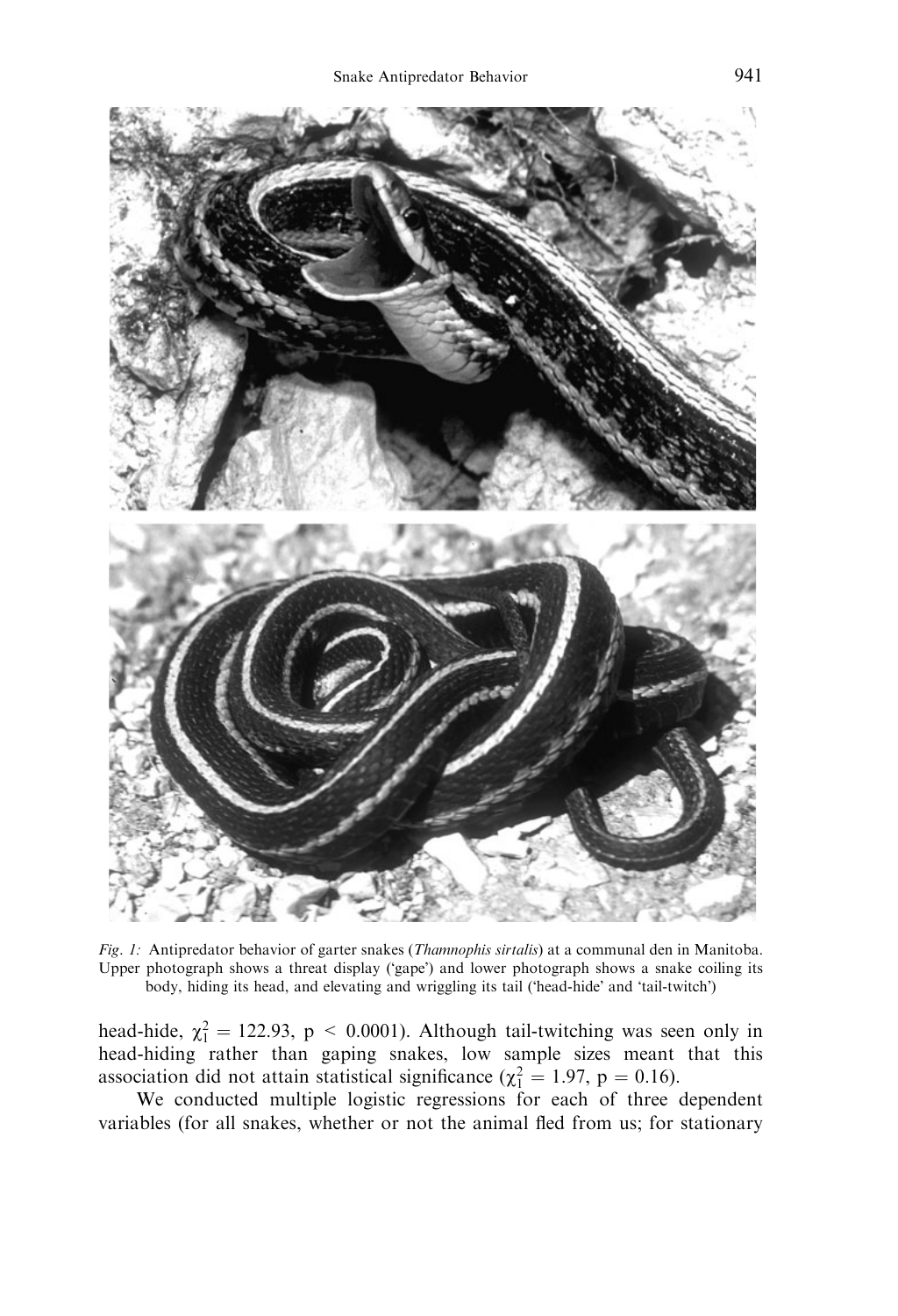snakes, whether they gaped or hid their heads; and for head-hiding snakes, whether or not they elevated and twitched their tailtips). In each case, the independent variables entered into the analysis were the snake's SVL and body temperature, and whether it was tapped on the head or midbody. These regressions showed that a snake was more likely to flee from our approach if it was hotter (likelihood ratio test,  $\chi^2$  = 65.56, p < 0.0001; see Fig. 2) and if it was tapped on the midbody rather than the head ( $\chi^2$  = 34.04, p < 0.0001; see Fig. 3).



Fig. 2:  $\bar{x} \pm \text{SE}$  body (a) temperatures and (b) snout-vent lengths of garter snakes (Thamnophis sirtalis) exhibiting different antipredator responses. Data are combined for snakes 'pecked' either on the head or midbody. Sample sizes (left to right) are 2, 16, 8, 35, and 90 snakes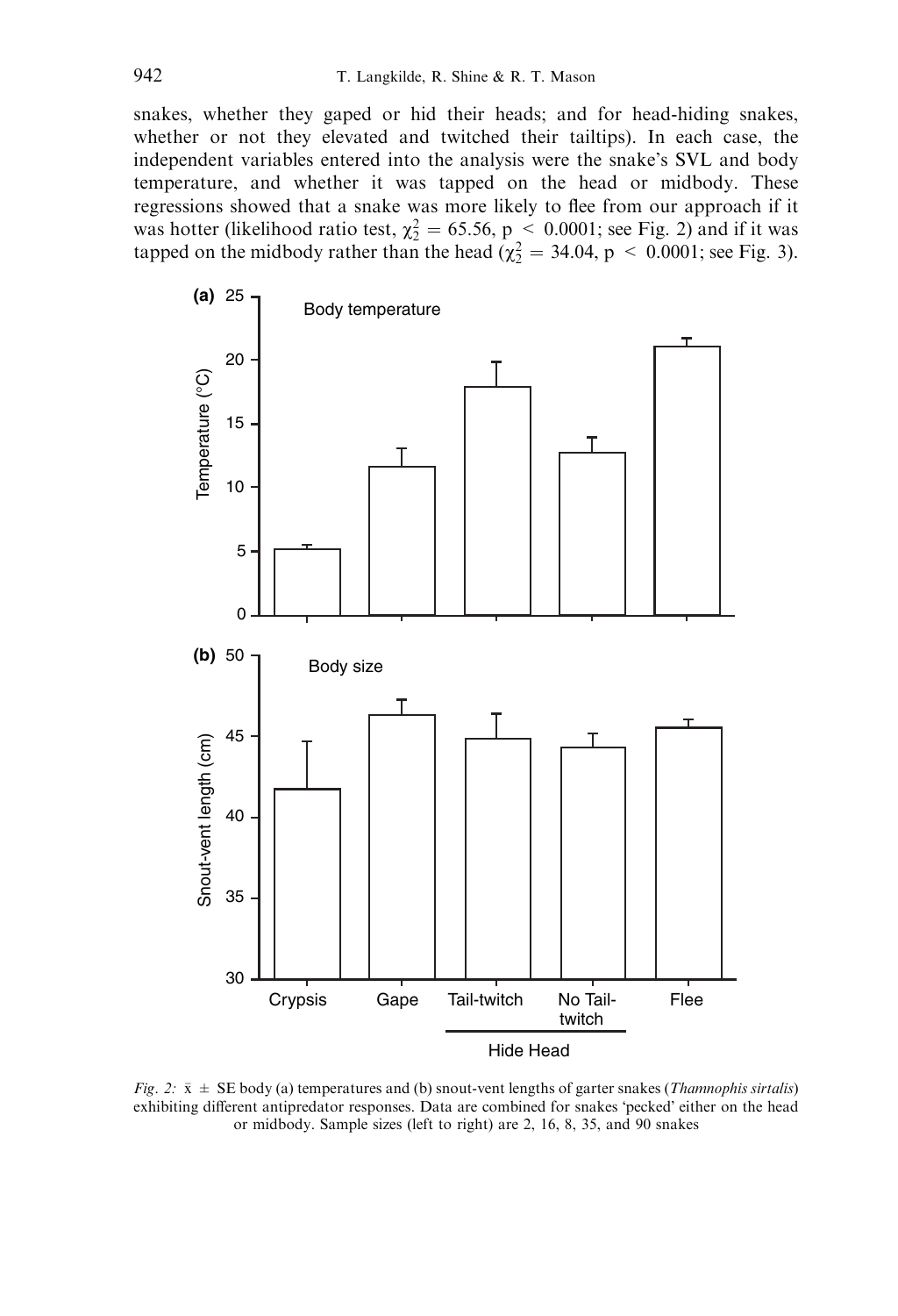

Fig. 3: Percentages of free-ranging garter snakes (*Thamnophis sirtalis*) exhibiting alternative responses to being 'pecked' on either the head or midbody. The graph shows different subsets of data. (a) The percentages of snakes ( $N = 152$  snakes total) that fled or remained stationary. (b) The percentages of animals exhibiting gape or hide-head responses, based only on the 60 animals that did not flee (because no animals that fled showed either gaping or head-hiding). Numbers above each bar represent individual n values

The animal's body size did not affect this response ( $\chi^2$  = 1.69, p = 0.43; see Fig. 2). There was no significant interaction between these factors ( $p > 0.35$ ). Snakes that did not flee were more likely to gape (rather than hide their head) if they were tapped on the midbody not the head ( $\chi_1^2 = 27.13$ , p < 0.0001; see Fig. 3), and if they were relatively large ( $\chi_1^2 = 3.85$ , p < 0.05; Fig. 2). The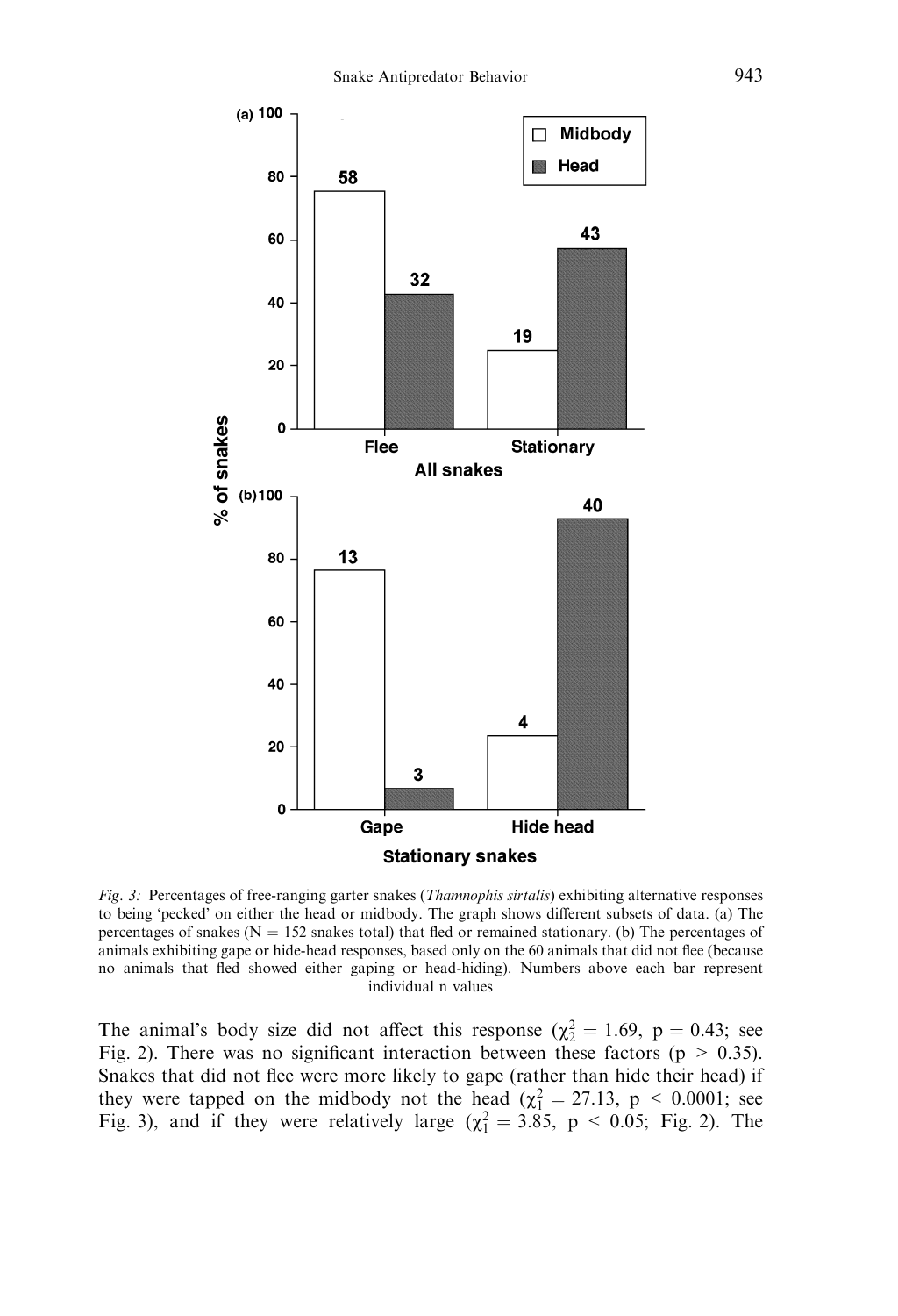animal's body temperature did not affect this response ( $\chi^2$  = 0.59, p = 0.44). There was no significant interaction between these factors ( $p > 0.23$ ). Lastly, snakes that hid their heads were more likely to elevate and twitch their tails if they were warmer ( $\chi_1^2 = 4.77$ , p < 0.03), but this probability was not influenced by either their body size ( $\chi_1^2 = 0.67$ , p = 0.41) or where they had been tapped ( $\chi_1^2 =$ 0.55,  $p = 0.46$ ; interactions,  $p > 0.96$ ). We note, however, that low sample sizes in these latter tests make them relatively weak.

#### **Discussion**

Our results are interesting from two perspectives: what they tell us about antipredator tactics of garter snakes, and in the cautionary tale they provide for experimental studies of antipredator behavior. Below, we address each of these issues.

Our first main conclusion is that the behavioral responses of garter snakes to a simulated attack are even more complex than suggested by previous studies. The specific part of the body under attack (head vs. body) significantly influenced the snakes' responses, often to a substantial degree (Fig. 3). For example,  $>75\%$ of snakes tapped at the midbody fled from us, and  $\leq 25\%$  of the remaining (stationary) animals hid their heads (Fig. 3). In contrast,  $\leq 45\%$  of snakes tapped on the head resorted to flight, and >90% of the remainder hid their heads beneath their coils (Fig. 3). Thus, predicting the way in which a snake from this population will respond to a natural predation event requires information not only on the habitat and the snake's morphology and physiological state (Shine et al. 2000, 2003), but also on the predator's behavior as well.

Such data are difficult to gather as the crows in Manitoba are very wary of people, and thus it is difficult to see predation directly. However, we and our collaborators have watched crow attacks four times at a close enough range to see detail. In each of these cases the crow hit the snake multiple times (more than 10, on two occasions), with some hits to the body and some to the head. We suspect that snakes that do not receive an effective peck to the head often escape, and hence the sample of dead snakes is biased toward those that receive head-shots.

The influences on antipredator tactics detected by our study are generally consistent with those reported by earlier work. These snakes seem to employ antipredator tactics suited to the conditions under which the encounter occurs. Thus, several authors have reported that garter snakes too cold for rapid locomotion rely on crypsis or bluff rather than attempting to escape (Fitch 1965; Heckrotte 1967; Arnold & Bennett 1984; Brodie & Russell 1999; Shine et al. 2000, 2003), the same pattern as in the present study. Similarly, offensive displays (ranging from bluff to biting) are likely to be more effective for larger than smaller animals, and indeed are performed more often by larger snakes (Fitch 1965; Shine et al. 2003; but see Shine et al. 2000). In the current study, larger snakes were more likely to gape.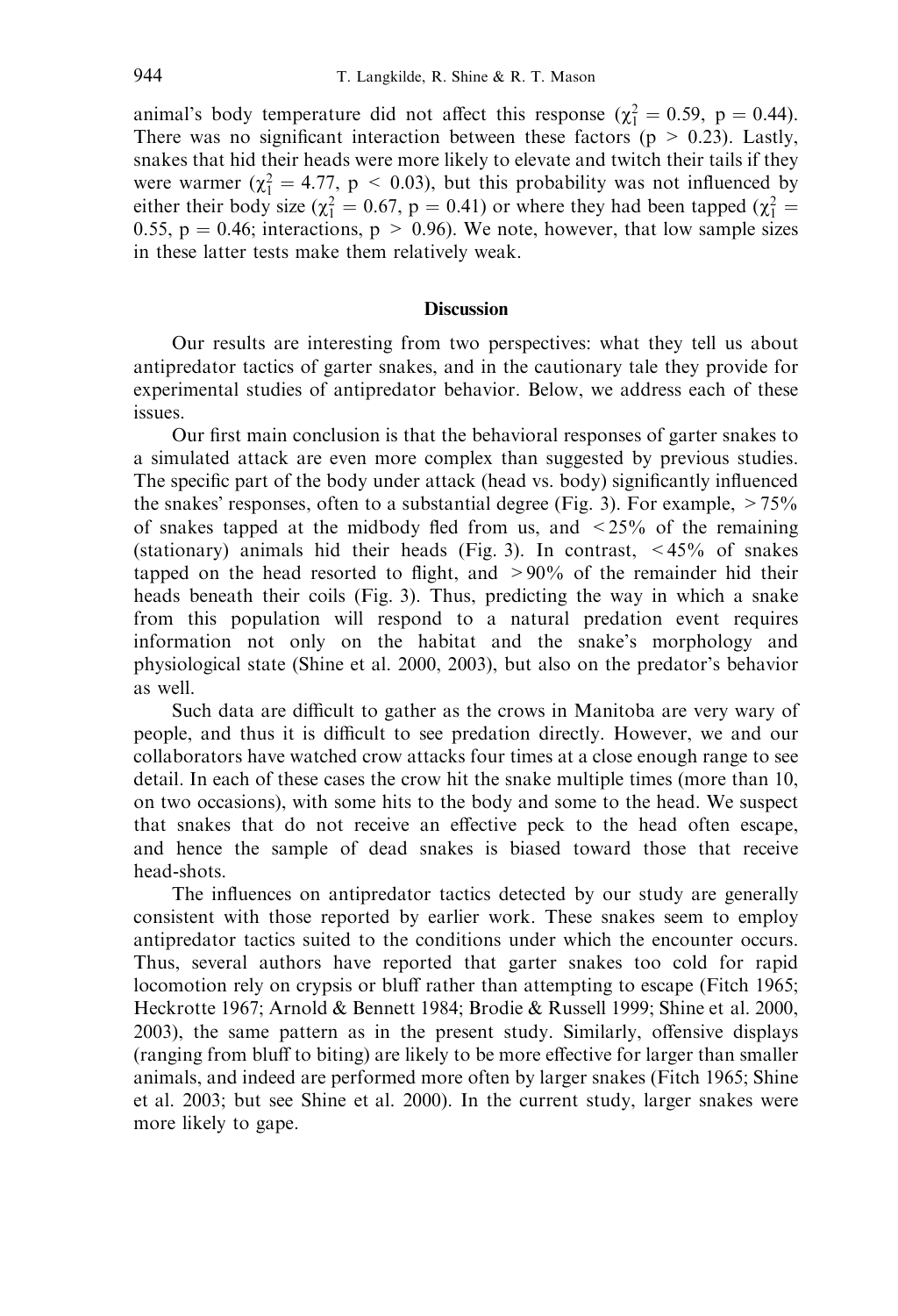In the same way, modifying antipredator responses based on the focus of the predator's attack makes adaptive sense. Heads (especially eyes) are the most vulnerable part of the body, and can be severely damaged by pecks from a crowsized bird (Bonnet et al. 1999). Thus, if this benefit of shielding the head outweighs any cost of potential attack to the body, protecting the vulnerable head under coils formed by the body makes sense if the head is under direct attack, whereas escape may be the optimal response if pecks are directed to less sensitive body parts. Our second main conclusion is a cautionary tale about the methodology for experimental studies in this field. Experiments are necessary because descriptive data on natural predation events cannot enable us to tease apart complex behavioral feedbacks between predators and prey (e.g. Lima 1998). For example, a predator may change its attack strategy depending on attributes of the prey item, such as its location, behavior or body size (Curio 1976). Because these attributes also influence antipredator tactics of the prey, we might see significant correlations between such characteristics and predator attack modes (including the focus of attacks on head vs. body) even if there was no causal relationship between predator behavior and prey response. Because such correlations could obscure causal effects of predator attack tactics on prey behavior, experimental trials are needed to resolve the issue. Unfortunately, the flexibility evident in antipredator tactics means that simulated attacks that do not faithfully recreate the natural situation may engender non-natural responses. Data from the present study suggest that 'pecking' a garter snake midbody (as in previous studies on this population: Shine et al. 2000, 2003) may have stimulated responses different from those elicited by natural predators (crows), which often direct their initial attack to the snake's head rather than its body.

There is no easy solution to this problem. Clearly, we need observations (even if fragmentary) on natural predation events, so that we can incorporate as much detail as possible into our recreations of predation in experimental trials. Unfortunately, we can never mimic natural situations perfectly, especially in studies using vertebrate species as prey. Natural predators will usually strike the prey much harder, with more formidable weapons, than is ethically acceptable in experimental studies. The resulting injury may well modify prey behaviors in ways that are not elicited in simulated predation events. This does not mean that we cannot learn anything from such studies; many aspects of antipredator responses may be relatively unaffected by such details. However, it means that we should attempt to maximize the biological reality of the situations in which antipredator tactics are to be documented, and to pay special attention to the behavior of natural predators when simulating an attack.

## Acknowledgements

We acknowledge Al and Gerry Johnson, Ruth Nesbitt, Heather Waye, Ryan O'Donnell, Suzanne Estes, Mike Wesphal, and Deb Lutterschmidt for help and encouragement, and the Manitoba Dept. of Natural Resources for permits. Financial support was provided by the Australian Research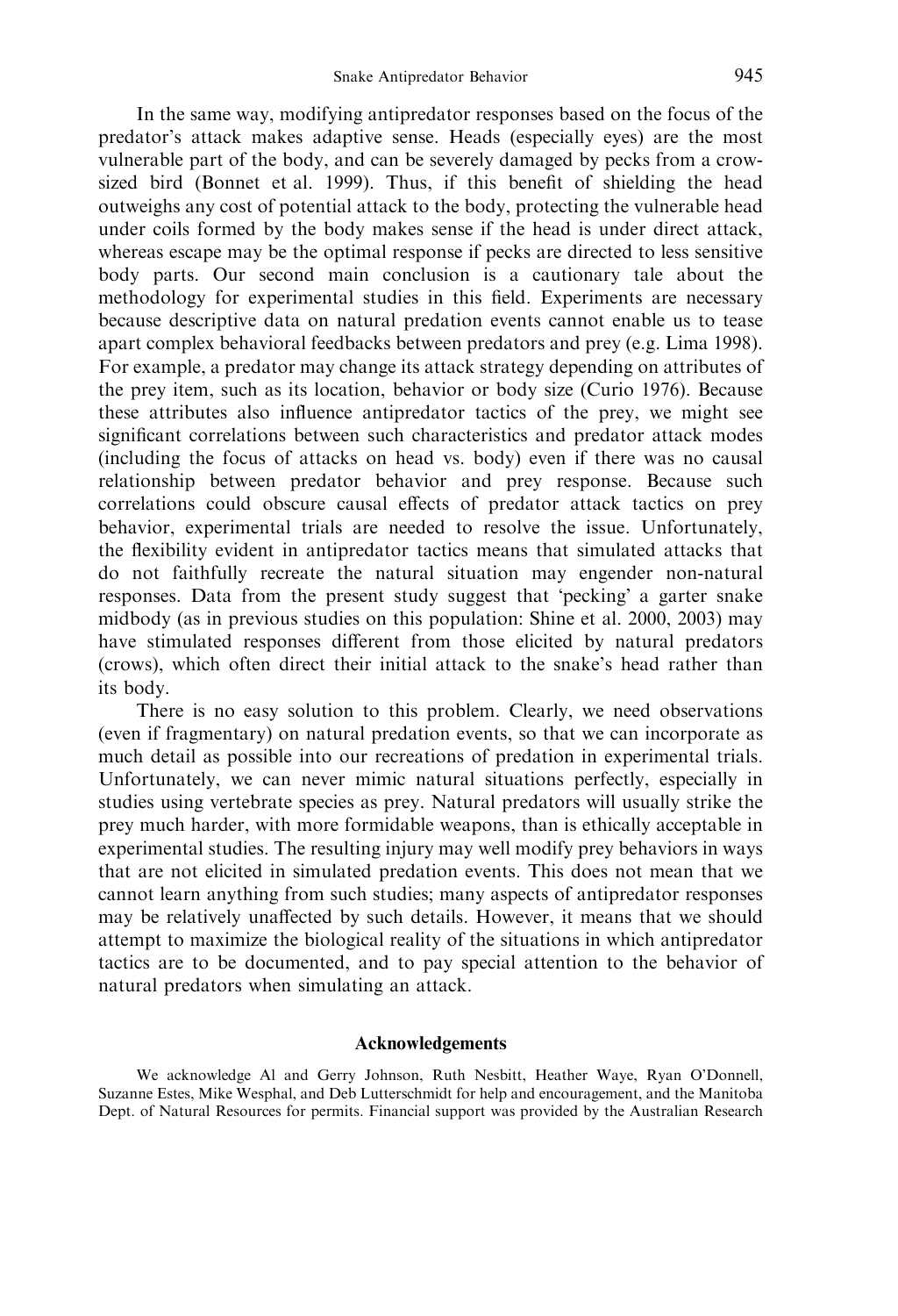Council (to RS), and by a National Science Foundation National Young Investigator Award (IBN-9357245), and the Whitehall Foundation (W95-04) to RTM. Research was conducted under the authority of Oregon State University Institutional Animal Care and Use Committee Protocol No. LAR-1848B. All research was conducted in accord with the US Public Health Service 'Policy on Humane Care and Use of Laboratory Animals' and the National Institutes of Health 'Guide to the Care and Use of Laboratory Animals.

#### Literature Cited

- Arnold, S. J. & Bennett, A. F. 1984: Behavioral variation in natural populations. III. Antipredator displays in the garter snake *Thamnophis radix*. Anim. Behav. 32, 1108—1118.
- Bealor, M. T. & Krekorian, C. O. 2002: Chemosensory identification of lizard-eating snakes in the desert iguana, Dipsosaurus dorsalis (Squamata: Iguanidae). J. Herpetol. 36, 9-15.
- Bonnet, X., Bradshaw, D., Shine, R. & Pearson, D. 1999: Why do snakes have eyes? The (non-) effect of blindness in island tiger snakes (Notechis scutatus). Behav. Ecol. Sociobiol. 46, 267—272.
- Brodie, E. D., Jr 1977: Salamander antipredator postures. Copeia 1977, 523—535.
- Brodie, E. D. I. 1989: Genetic correlations between morphology and antipredator behaviour in natural populations of the garter snake *Thamnophis ordinoides*. Nature 342, 542–543.
- Brodie, E. D. I. & Russell, N. H. 1999: The consistency of individual differences in behaviour: temperature effects on antipredator behaviour in garter snakes. Anim. Behav. 57, 445—451.
- Brown, G. E., LeBlanc, V. J. & Porter, L. E. 2001: Ontogenetic changes in the response of largemouth bass (Micropterus salmoides, Centrarchidae, Perciformes) to heterospecific alarm pheromones. Ethology 107, 401—414.
- Clutton-Brock, T. H. 1991: The Evolution of Parental Care. Princeton Univ. Press, Princeton, NJ.
- Curio, E. 1976: The Ethology of Predation. Springer-Verlag, New York.
- Ducey, P. K., Brodie, E. D., Jr & Banes, E. A. 1993: Salamander tail autotomy and snake predation: role of antipredator behavior and toxicity for three neotropical *Bolitoglossa* (Caudata: Plethodontidae). Biotropica 25, 344—349.
- Duvall, D., Goode, M. J., Hayes, W. K., Leonhardt, J. K. & Brown, D. G. 1990: Prairie rattlesnake vernal migration: field experimental analyses and survival value. Nat. Geog. Res. 6, 457—469.
- Fitch, H. S. 1965: An ecological study of the garter snake, *Thamnophis sirtalis*. Univ. Kansas Publ. Mus. Nat. Hist. 15, 493—564.
- Fox, S. F., Conder, J. M. & Smith, A. E. 1998: Sexual dimorphism in the ease of tail autotomy: Uta stansburiana with and without previous tail loss. Copeia 1998, 376–382.
- Greene, H. W. 1988: Antipredator mechanisms in reptiles, Vol. 16. In: Biology of the Reptilia (Gans, C. & Huey, R. B., eds). Alan R. Liss., New York, pp. 1—152.
- Gregory, P. T. 1974: Patterns of spring emergence of the red-sided garter snake (Thamnophis sirtalis parietalis) in the Interlake region of Manitoba. Can. J. Zool. 52, 1063—1069.
- Gregory, P. T. & Stewart, K. W. 1975: Long-distance dispersal and feeding strategy of the red-sided garter snake (Thamnophis sirtalis parietalis) in the Interlake of Manitoba. Can. J. Zool. 53, 238—245.
- Hanson, M. T. & Coss, R. G. 2001: Age differences in arousal and vigilance in California ground squirrels (Spermophilus beecheyi). Dev. Psychobiol. 39, 199-206.
- Head, M. L., Keogh, J. S. & Doughty, P. 2002: Experimental evidence of an age-specific shift in chemical detection of predators in a lizard. J. Chem. Ecol. 28, 541—554.
- Heckrotte, C. 1967: Relations of body temperature, size, and crawling speed of the common garter snake, Thamnophis sirtalis. Copeia 1967, 759—763.
- Herzog, H. A. & Bailey, B. B. 1987: Development of antipredator responses in snakes. II. Effects of recent feeding on defensive behaviors of juvenile garter snakes (Thamnophis sirtalis). J. Comp. Psychol. 101, 387—389.
- Herzog, H. A. J. & Schwarz, J. M. 1990: Geographical variation in the anti-predator behavior of neonate garter snakes, Thamnophis sirtalis. Anim. Behav. 40, 597—601.
- Herzog, H. A., Bowers, B. B. & Burghardt, G. M. 1989: Stimulus control of antipredator behavior in newborn and juvenile garter snakes (Thamnophis). J. Comp. Psychol. 103, 233—242.